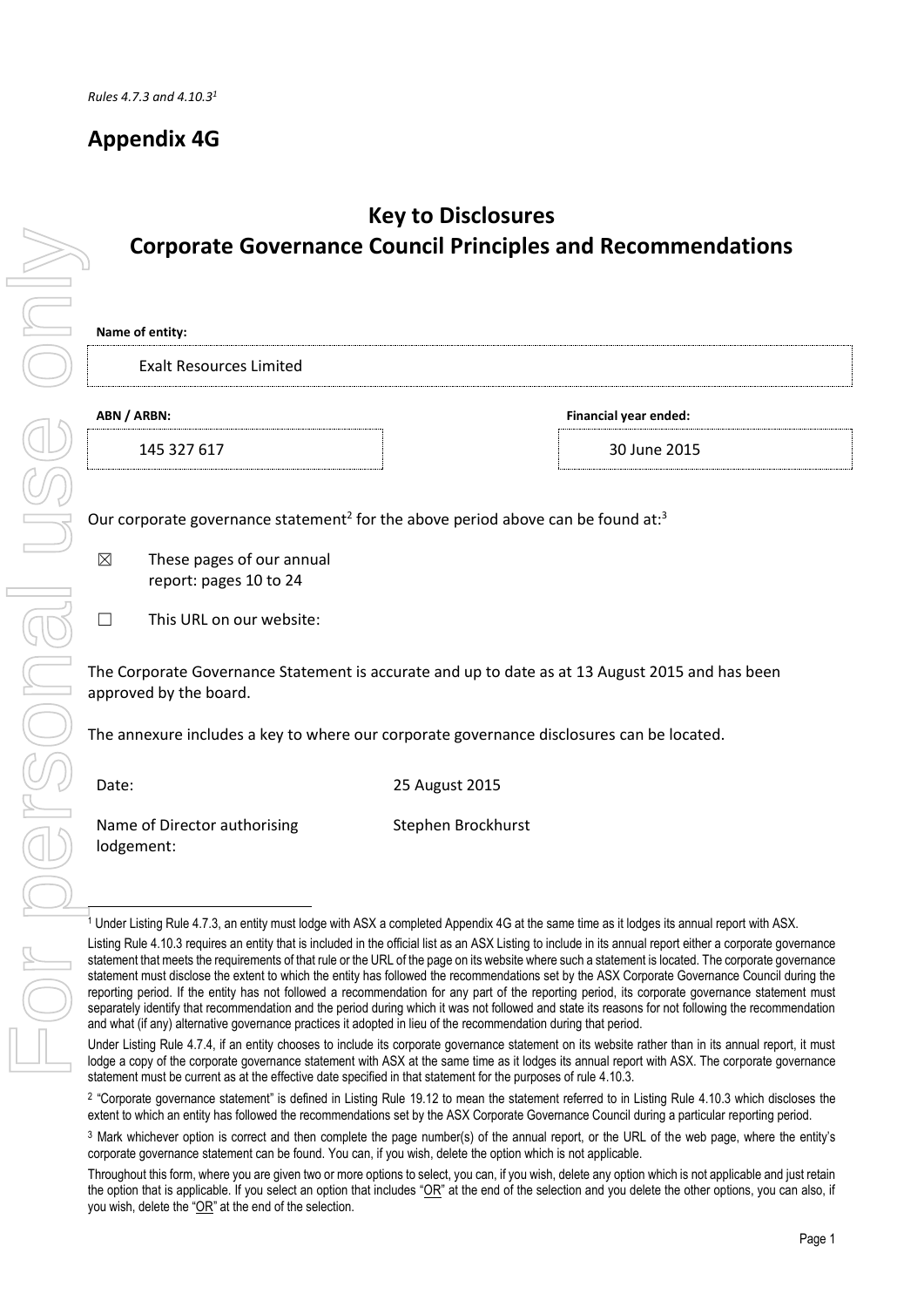#### **ANNEXURE – KEY TO CORPORATE GOVERNANCE DISCLOSURES**

|     | <b>Corporate Governance Council recommendation</b>                                                                                                                                                                                                                                                                                                      | We have followed the recommendation in full for the whole<br>of the period above. We have disclosed                                                                                                                                                                                                                                                                                                                                     |              | We have NOT followed the recommendation in full for the<br>whole of the period above. We have disclosed <sup>4</sup>                                                    |
|-----|---------------------------------------------------------------------------------------------------------------------------------------------------------------------------------------------------------------------------------------------------------------------------------------------------------------------------------------------------------|-----------------------------------------------------------------------------------------------------------------------------------------------------------------------------------------------------------------------------------------------------------------------------------------------------------------------------------------------------------------------------------------------------------------------------------------|--------------|-------------------------------------------------------------------------------------------------------------------------------------------------------------------------|
|     | <b>PRINCIPLE 1 - LAY SOLID FOUNDATIONS FOR MANAGEMENT AND OVERSIGHT</b>                                                                                                                                                                                                                                                                                 |                                                                                                                                                                                                                                                                                                                                                                                                                                         |              |                                                                                                                                                                         |
| 1.1 | A listed entity should disclose:<br>the respective roles and responsibilities of its board<br>(a)<br>and management; and<br>those matters expressly reserved to the board and<br>(b)<br>those delegated to management.                                                                                                                                  | the fact that we follow this recommendation:<br>$\boxtimes$<br>in our Corporate Governance Statement OR<br>at [insert location]<br>and information about the respective roles and<br>responsibilities of our board and management (including those<br>matters expressly reserved to the board and those delegated<br>to management):<br>$\times$<br>at Board Charter under Corporate Governance on<br>Website www.exaltresources.com.au | $\Box$       | an explanation why that is so in our Corporate<br>Governance Statement OR<br>we are an externally managed entity and this<br>recommendation is therefore not applicable |
| 1.2 | A listed entity should:<br>undertake appropriate checks before appointing a<br>(a)<br>person, or putting forward to security holders a<br>candidate for election, as a director; and<br>provide security holders with all material information<br>(b)<br>in its possession relevant to a decision on whether or<br>not to elect or re-elect a director. | the fact that we follow this recommendation:<br>$\boxtimes$<br>in our Corporate Governance Statement OR<br>⊔<br>at [insert location]                                                                                                                                                                                                                                                                                                    |              | an explanation why that is so in our Corporate<br>Governance Statement OR<br>we are an externally managed entity and this<br>recommendation is therefore not applicable |
| 1.3 | A listed entity should have a written agreement with each<br>director and senior executive setting out the terms of their<br>appointment.                                                                                                                                                                                                               | the fact that we follow this recommendation:<br>$\boxtimes$<br>in our Corporate Governance Statement OR<br>at [insert location]                                                                                                                                                                                                                                                                                                         | $\mathbf{L}$ | an explanation why that is so in our Corporate<br>Governance Statement OR<br>we are an externally managed entity and this<br>recommendation is therefore not applicable |
| 1.4 | The company secretary of a listed entity should be<br>accountable directly to the board, through the chair, on all<br>matters to do with the proper functioning of the board.                                                                                                                                                                           | the fact that we follow this recommendation:<br>$\boxtimes$<br>in our Corporate Governance Statement OR<br>ш<br>at [insert location]                                                                                                                                                                                                                                                                                                    | $\Box$       | an explanation why that is so in our Corporate<br>Governance Statement OR<br>we are an externally managed entity and this<br>recommendation is therefore not applicable |

<sup>&</sup>lt;sup>4</sup> If you have followed all of the Council's recommendations in full for the whole of the period above, you can, if you wish, delete this column from the form and re-format it.

-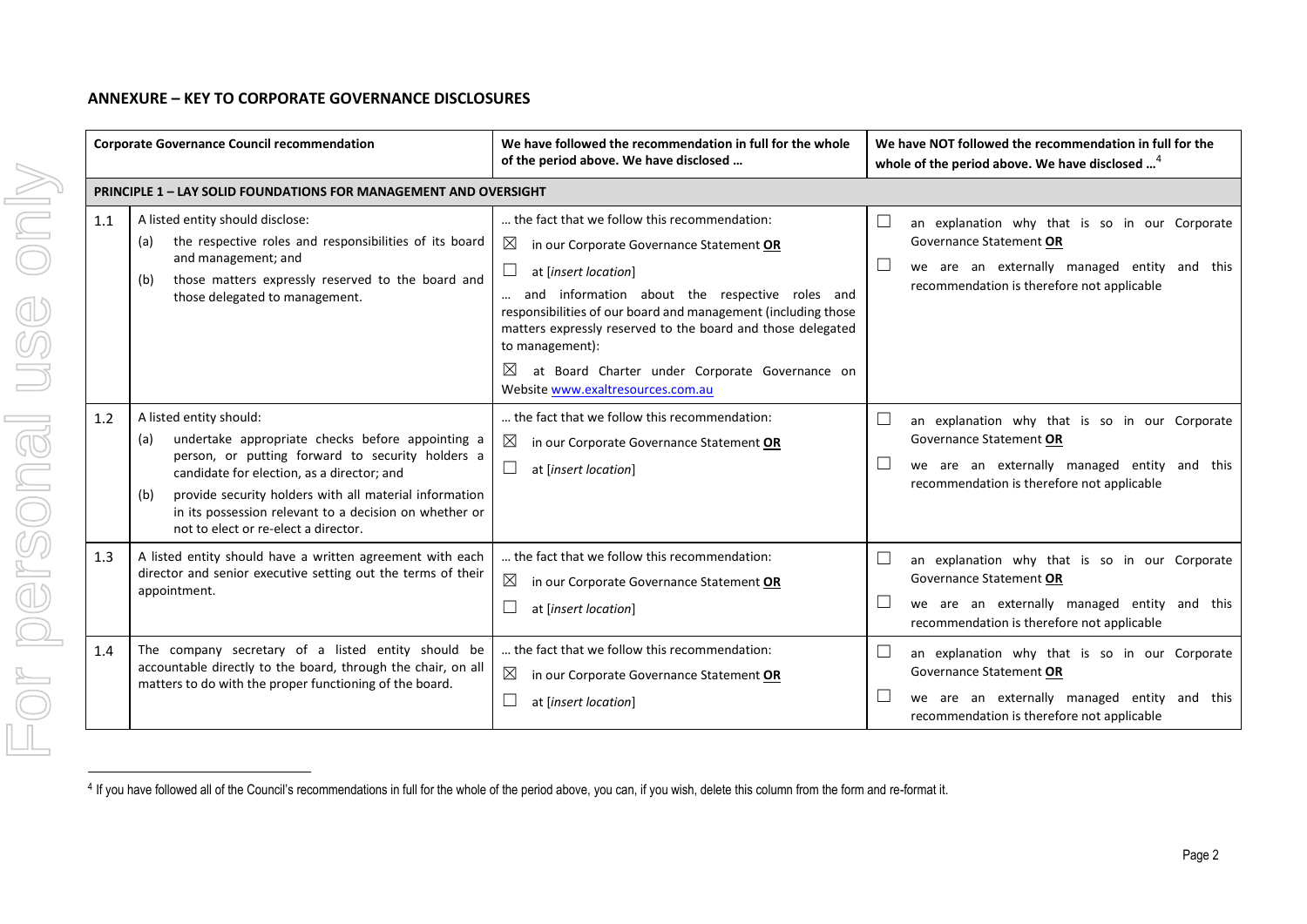| <b>Corporate Governance Council recommendation</b> |                                                                                                                                                                                                                                                                                                                                                                                                                                                                                                                                                                                                                                                                                                                                                                                                                                                                                                                                                                                                                                                                                            | We have followed the recommendation in full for the whole<br>of the period above. We have disclosed                                                                                                                                                                                                                                                                                                                                                                                                                                                                                                                                                                                                                                                                                     | We have NOT followed the recommendation in full for the<br>whole of the period above. We have disclosed <sup>4</sup>                                                                   |
|----------------------------------------------------|--------------------------------------------------------------------------------------------------------------------------------------------------------------------------------------------------------------------------------------------------------------------------------------------------------------------------------------------------------------------------------------------------------------------------------------------------------------------------------------------------------------------------------------------------------------------------------------------------------------------------------------------------------------------------------------------------------------------------------------------------------------------------------------------------------------------------------------------------------------------------------------------------------------------------------------------------------------------------------------------------------------------------------------------------------------------------------------------|-----------------------------------------------------------------------------------------------------------------------------------------------------------------------------------------------------------------------------------------------------------------------------------------------------------------------------------------------------------------------------------------------------------------------------------------------------------------------------------------------------------------------------------------------------------------------------------------------------------------------------------------------------------------------------------------------------------------------------------------------------------------------------------------|----------------------------------------------------------------------------------------------------------------------------------------------------------------------------------------|
| 1.5                                                | A listed entity should:<br>have a diversity policy which includes requirements for<br>(a)<br>the board or a relevant committee of the board to set<br>measurable objectives for achieving gender diversity<br>and to assess annually both the objectives and the<br>entity's progress in achieving them;<br>disclose that policy or a summary of it; and<br>(b)<br>disclose as at the end of each reporting period the<br>(c)<br>measurable objectives for achieving gender diversity<br>set by the board or a relevant committee of the board<br>in accordance with the entity's diversity policy and its<br>progress towards achieving them and either:<br>(1) the respective proportions of men and women on<br>the board, in senior executive positions and across<br>the whole organisation (including how the entity<br>has defined "senior executive" for these purposes);<br>or<br>(2) if the entity is a "relevant employer" under the<br>Workplace Gender Equality Act, the entity's most<br>recent "Gender Equality Indicators", as defined in<br>and published under that Act. | the fact that we have a diversity policy that complies with<br>paragraph (a):<br>$\bowtie$<br>in our Corporate Governance Statement OR<br>⊔<br>at [insert location]<br>and a copy of our diversity policy or a summary of it:<br>$\boxtimes$<br>at Diversity Policy under Corporate Governance on<br>Website www.exaltresources.com.au<br>and the measurable objectives for achieving gender diversity<br>set by the board or a relevant committee of the board in<br>accordance with our diversity policy and our progress towards<br>achieving them:<br>$\boxtimes$<br>in our Corporate Governance Statement OR<br>at [insert location]<br>and the information referred to in paragraphs $(c)(1)$ or $(2)$ :<br>⊠<br>in our Corporate Governance Statement OR<br>at [insert location] | $\boxtimes$<br>an explanation why that is so in our Corporate<br>Governance Statement OR<br>we are an externally managed entity and this<br>recommendation is therefore not applicable |
| 1.6                                                | A listed entity should:<br>have and disclose a process for periodically evaluating<br>(a)<br>the performance of the board, its committees and<br>individual directors; and<br>disclose, in relation to each reporting period, whether<br>(b)<br>a performance evaluation was undertaken in the<br>reporting period in accordance with that process.                                                                                                                                                                                                                                                                                                                                                                                                                                                                                                                                                                                                                                                                                                                                        | the evaluation process referred to in paragraph (a):<br>$\boxtimes$<br>in our Corporate Governance Statement OR<br>$\Box$<br>at [insert location]<br>and the information referred to in paragraph (b):<br>⊠<br>in our Corporate Governance Statement OR<br>at [insert location]                                                                                                                                                                                                                                                                                                                                                                                                                                                                                                         | an explanation why that is so in our Corporate<br>Governance Statement OR<br>we are an externally managed entity and this<br>recommendation is therefore not applicable                |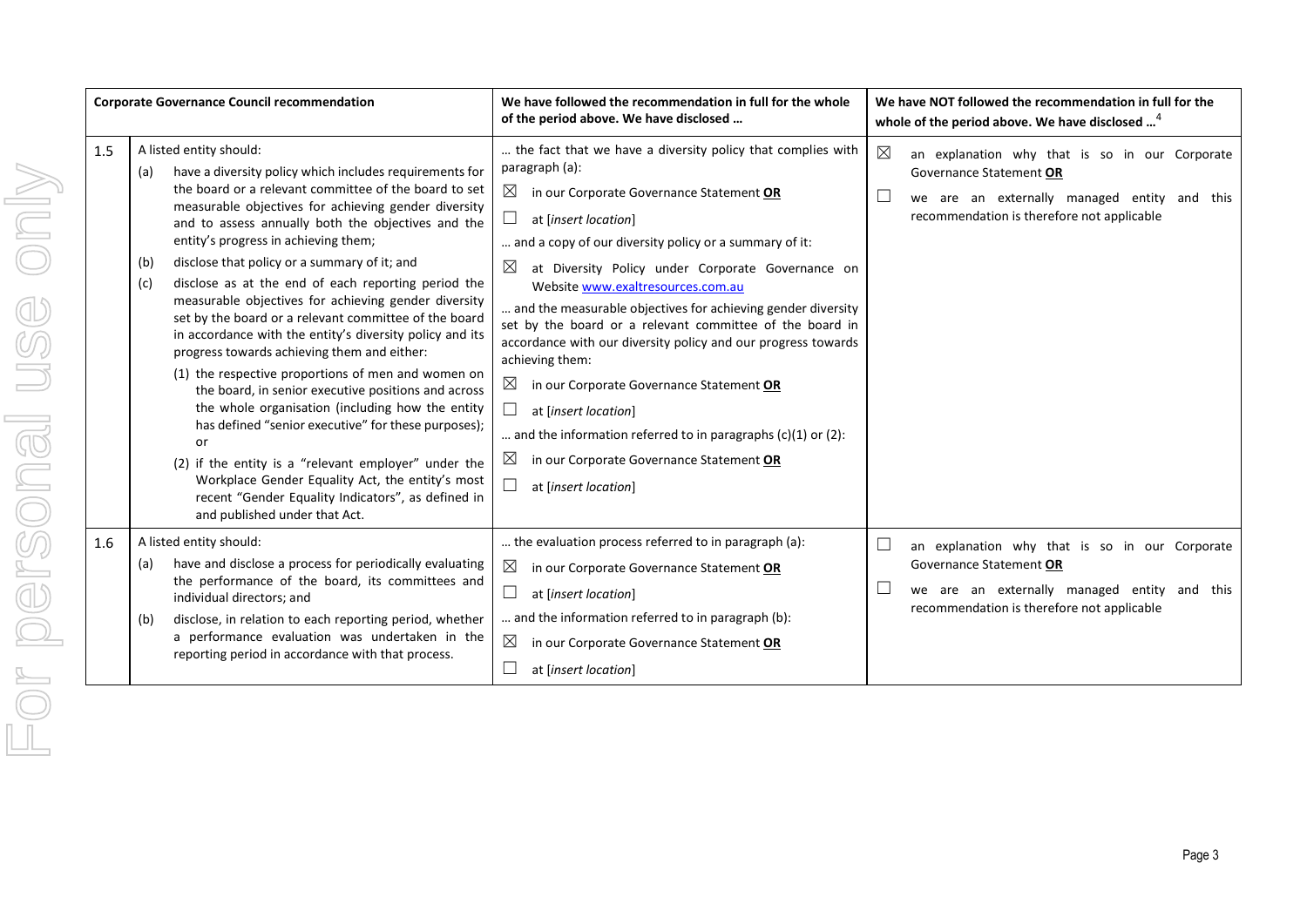| <b>Corporate Governance Council recommendation</b> |                                                                                                                                                                                                                                                                                                                     | We have followed the recommendation in full for the whole<br>of the period above. We have disclosed                                                                                                                                                                          | We have NOT followed the recommendation in full for the<br>whole of the period above. We have disclosed <sup>4</sup>                                                    |
|----------------------------------------------------|---------------------------------------------------------------------------------------------------------------------------------------------------------------------------------------------------------------------------------------------------------------------------------------------------------------------|------------------------------------------------------------------------------------------------------------------------------------------------------------------------------------------------------------------------------------------------------------------------------|-------------------------------------------------------------------------------------------------------------------------------------------------------------------------|
| 1.7                                                | A listed entity should:<br>have and disclose a process for periodically evaluating<br>(a)<br>the performance of its senior executives; and<br>disclose, in relation to each reporting period, whether<br>(b)<br>a performance evaluation was undertaken in the<br>reporting period in accordance with that process. | the evaluation process referred to in paragraph (a):<br>$\boxtimes$<br>in our Corporate Governance Statement OR<br>at [insert location]<br>and the information referred to in paragraph (b):<br>$\times$<br>in our Corporate Governance Statement OR<br>at [insert location] | an explanation why that is so in our Corporate<br>Governance Statement OR<br>we are an externally managed entity and this<br>recommendation is therefore not applicable |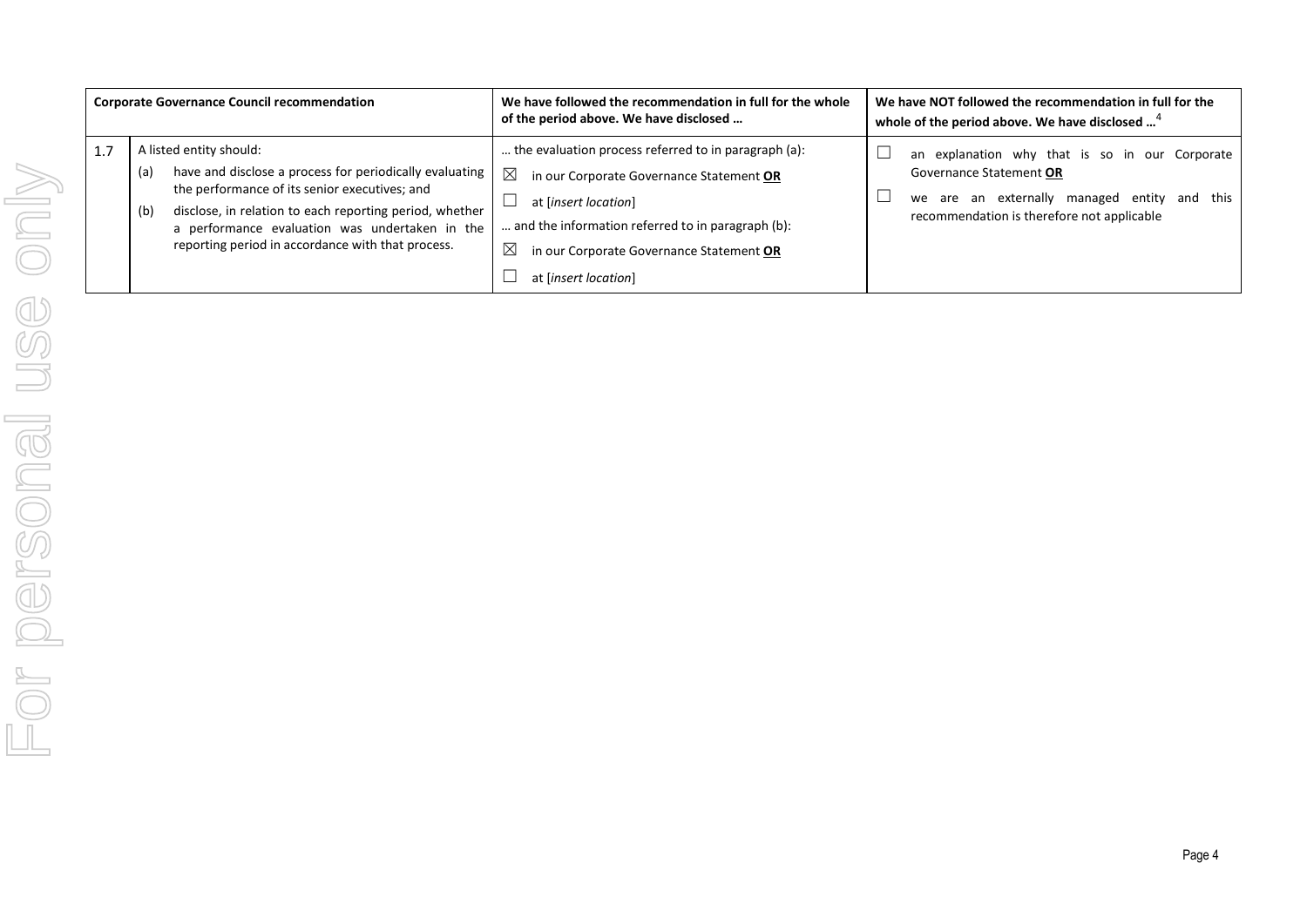|     | <b>Corporate Governance Council recommendation</b>                                                                                                                                                                                                                                                                                                                                                                                                                                                                                                                                                                                                                                                                                                                                                                                                                     | We have followed the recommendation in full for the whole<br>of the period above. We have disclosed                                                                                                                                                                                                                                                                                                                                                                                                                                                                                                                                                                                                                                                                                                                                                                                                                                                                     | We have NOT followed the recommendation in full for the<br>whole of the period above. We have disclosed <sup>4</sup>                                                                                     |
|-----|------------------------------------------------------------------------------------------------------------------------------------------------------------------------------------------------------------------------------------------------------------------------------------------------------------------------------------------------------------------------------------------------------------------------------------------------------------------------------------------------------------------------------------------------------------------------------------------------------------------------------------------------------------------------------------------------------------------------------------------------------------------------------------------------------------------------------------------------------------------------|-------------------------------------------------------------------------------------------------------------------------------------------------------------------------------------------------------------------------------------------------------------------------------------------------------------------------------------------------------------------------------------------------------------------------------------------------------------------------------------------------------------------------------------------------------------------------------------------------------------------------------------------------------------------------------------------------------------------------------------------------------------------------------------------------------------------------------------------------------------------------------------------------------------------------------------------------------------------------|----------------------------------------------------------------------------------------------------------------------------------------------------------------------------------------------------------|
|     | <b>PRINCIPLE 2 - STRUCTURE THE BOARD TO ADD VALUE</b>                                                                                                                                                                                                                                                                                                                                                                                                                                                                                                                                                                                                                                                                                                                                                                                                                  |                                                                                                                                                                                                                                                                                                                                                                                                                                                                                                                                                                                                                                                                                                                                                                                                                                                                                                                                                                         |                                                                                                                                                                                                          |
| 2.1 | The board of a listed entity should:<br>have a nomination committee which:<br>(a)<br>(1) has at least three members, a majority of whom<br>are independent directors; and<br>(2) is chaired by an independent director,<br>and disclose:<br>(3) the charter of the committee;<br>(4) the members of the committee; and<br>(5) as at the end of each reporting period, the<br>number of times the committee met throughout<br>the period and the individual attendances of the<br>members at those meetings; or<br>if it does not have a nomination committee, disclose<br>(b)<br>that fact and the processes it employs to address<br>board succession issues and to ensure that the board<br>has the appropriate balance of skills, knowledge,<br>experience, independence and diversity to enable it<br>to discharge its duties and responsibilities<br>effectively. | [If the entity complies with paragraph (a):]<br>the fact that we have a nomination committee that complies<br>with paragraphs $(1)$ and $(2)$ :<br>in our Corporate Governance Statement OR<br>at [insert location]<br>and a copy of the charter of the committee:<br>⊠<br>at Nomination and Remuneration Committee Charter on<br>Website www.exaltresources.com.au<br>and the information referred to in paragraphs (4) and (5):<br>in our Corporate Governance Statement OR<br>at [insert location]<br>[If the entity complies with paragraph (b):]<br>the fact that we do not have a nomination committee and the<br>processes we employ to address board succession issues and to<br>ensure that the board has the appropriate balance of skills,<br>knowledge, experience, independence and diversity to enable<br>it to discharge its duties and responsibilities effectively:<br>$\boxtimes$<br>in our Corporate Governance Statement OR<br>at [insert location] | $\boxtimes$<br>an explanation why that is so in our Corporate<br>Governance Statement OR<br>$\Box$<br>we are an externally managed entity and this<br>recommendation is therefore not applicable         |
| 2.2 | A listed entity should have and disclose a board skills matrix<br>setting out the mix of skills and diversity that the board<br>currently has or is looking to achieve in its membership.                                                                                                                                                                                                                                                                                                                                                                                                                                                                                                                                                                                                                                                                              | our board skills matrix:<br>⊠<br>in our Corporate Governance Statement OR<br>at [insert location]                                                                                                                                                                                                                                                                                                                                                                                                                                                                                                                                                                                                                                                                                                                                                                                                                                                                       | $\overline{\phantom{a}}$<br>an explanation why that is so in our Corporate<br>Governance Statement OR<br>we are an externally managed entity and this<br>L<br>recommendation is therefore not applicable |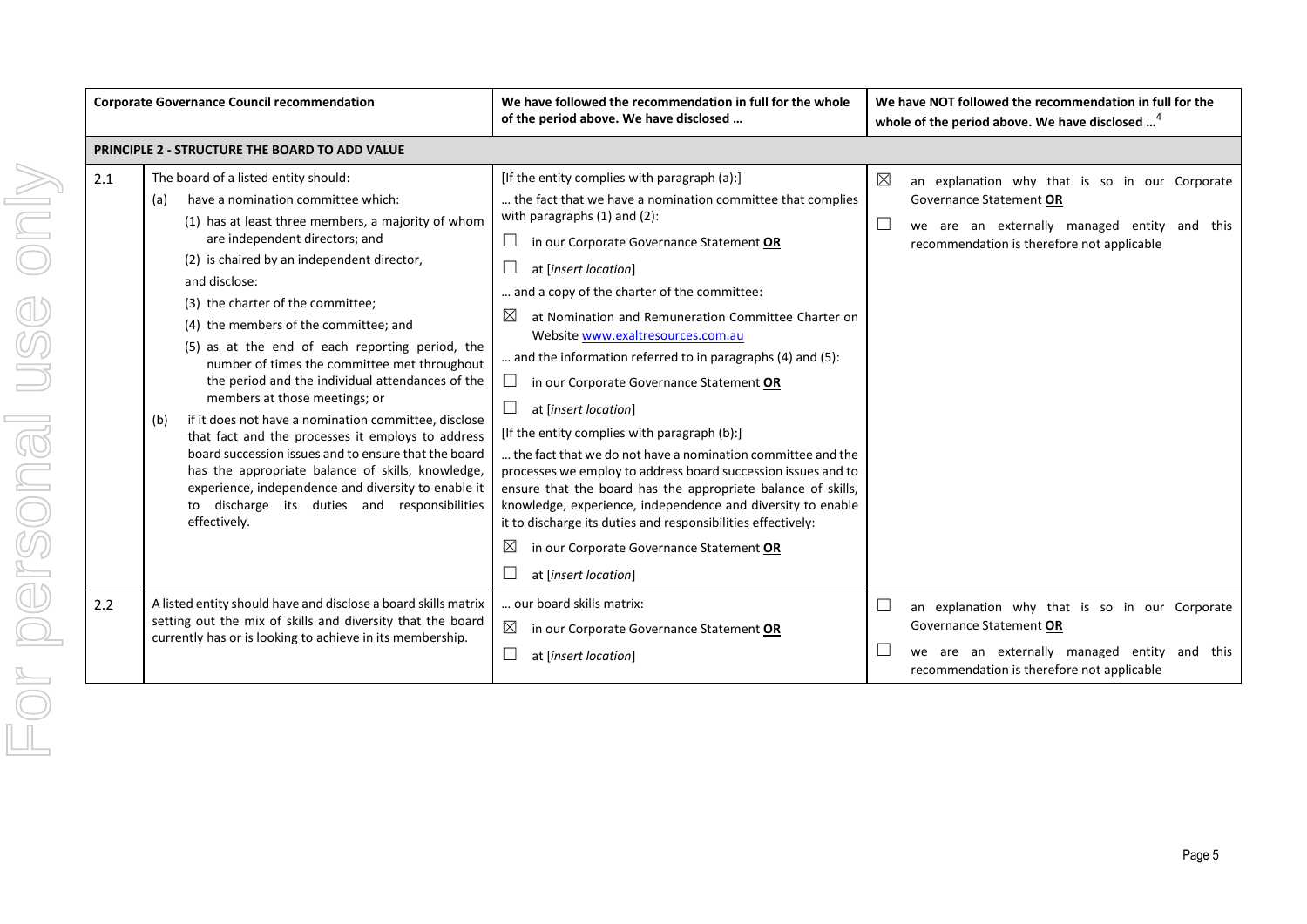|     | <b>Corporate Governance Council recommendation</b>                                                                                                                                                                                                                                                                                                                                                                                                                                                                                                        | We have followed the recommendation in full for the whole<br>of the period above. We have disclosed                                                                                                                                                                                                                                                                                                                                                                                    |                      | We have NOT followed the recommendation in full for the<br>whole of the period above. We have disclosed <sup>4</sup>                                                    |  |
|-----|-----------------------------------------------------------------------------------------------------------------------------------------------------------------------------------------------------------------------------------------------------------------------------------------------------------------------------------------------------------------------------------------------------------------------------------------------------------------------------------------------------------------------------------------------------------|----------------------------------------------------------------------------------------------------------------------------------------------------------------------------------------------------------------------------------------------------------------------------------------------------------------------------------------------------------------------------------------------------------------------------------------------------------------------------------------|----------------------|-------------------------------------------------------------------------------------------------------------------------------------------------------------------------|--|
| 2.3 | A listed entity should disclose:<br>the names of the directors considered by the board<br>(a)<br>to be independent directors;<br>if a director has an interest, position, association or<br>(b)<br>relationship of the type described in Box 2.3 but the<br>board is of the opinion that it does not compromise<br>the independence of the director, the nature of the<br>interest, position, association or relationship in<br>question and an explanation of why the board is of<br>that opinion; and<br>the length of service of each director.<br>(c) | the names of the directors considered by the board to be<br>independent directors:<br>$\boxtimes$<br>in our Corporate Governance Statement OR<br>$\Box$<br>at [insert location]<br>and, where applicable, the information referred to in<br>paragraph (b):<br>$\boxtimes$ in our Corporate Governance Statement OR<br>$\Box$<br>at [insert location]<br>and the length of service of each director:<br>$\boxtimes$<br>in our Corporate Governance Statement OR<br>at [insert location] | $\Box$               | an explanation why that is so in our Corporate<br><b>Governance Statement</b>                                                                                           |  |
| 2.4 | A majority of the board of a listed entity should be<br>independent directors.                                                                                                                                                                                                                                                                                                                                                                                                                                                                            | the fact that we follow this recommendation:<br>in our Corporate Governance Statement OR<br>$\boxtimes$<br>at [insert location]                                                                                                                                                                                                                                                                                                                                                        | $\sqcup$<br>$\Box$   | an explanation why that is so in our Corporate<br>Governance Statement OR<br>we are an externally managed entity and this<br>recommendation is therefore not applicable |  |
| 2.5 | The chair of the board of a listed entity should be an<br>independent director and, in particular, should not be the<br>same person as the CEO of the entity.                                                                                                                                                                                                                                                                                                                                                                                             | the fact that we follow this recommendation:<br>$\boxtimes$<br>in our Corporate Governance Statement OR<br>ப<br>at [insert location]                                                                                                                                                                                                                                                                                                                                                   | $\sqcup$<br>$\sqcup$ | an explanation why that is so in our Corporate<br>Governance Statement OR<br>we are an externally managed entity and this<br>recommendation is therefore not applicable |  |
| 2.6 | A listed entity should have a program for inducting new<br>directors and provide appropriate<br>professional<br>development opportunities for directors to develop and<br>maintain the skills and knowledge needed to perform their<br>role as directors effectively.                                                                                                                                                                                                                                                                                     | the fact that we follow this recommendation:<br>$\boxtimes$<br>in our Corporate Governance Statement OR<br>$\Box$<br>at [insert location]                                                                                                                                                                                                                                                                                                                                              | ⊔<br>$\Box$          | an explanation why that is so in our Corporate<br>Governance Statement OR<br>we are an externally managed entity and this<br>recommendation is therefore not applicable |  |
|     | <b>PRINCIPLE 3 - ACT ETHICALLY AND RESPONSIBLY</b>                                                                                                                                                                                                                                                                                                                                                                                                                                                                                                        |                                                                                                                                                                                                                                                                                                                                                                                                                                                                                        |                      |                                                                                                                                                                         |  |
| 3.1 | A listed entity should:<br>have a code of conduct for its directors, senior<br>(a)<br>executives and employees; and<br>disclose that code or a summary of it.<br>(b)                                                                                                                                                                                                                                                                                                                                                                                      | our code of conduct or a summary of it:<br>$\boxtimes$ in our Corporate Governance Statement OR<br>at [insert location]                                                                                                                                                                                                                                                                                                                                                                | $\Box$               | an explanation why that is so in our Corporate<br><b>Governance Statement</b>                                                                                           |  |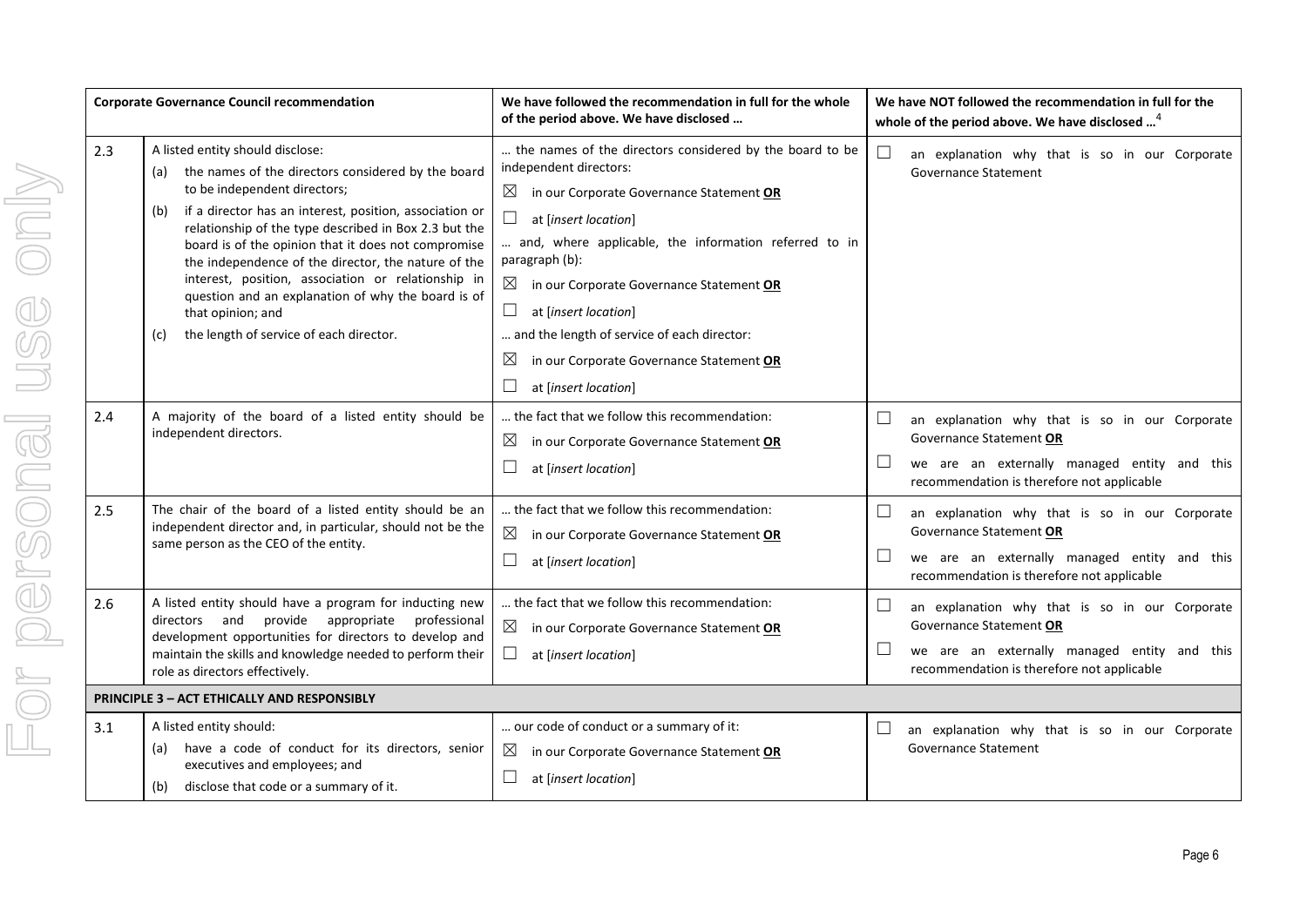|     | <b>Corporate Governance Council recommendation</b>                                                                                                                                                                                                                                                                                                                                                                                                                                                                                                                                                                                                                                                                                                                                                                                                                                                                                                                                   | We have followed the recommendation in full for the whole<br>of the period above. We have disclosed                                                                                                                                                                                                                                                                                                                                                                                                                                                                                                                                                                                                                                                                                                                                                                                                                                                          | We have NOT followed the recommendation in full for the<br>whole of the period above. We have disclosed <sup>4</sup> |
|-----|--------------------------------------------------------------------------------------------------------------------------------------------------------------------------------------------------------------------------------------------------------------------------------------------------------------------------------------------------------------------------------------------------------------------------------------------------------------------------------------------------------------------------------------------------------------------------------------------------------------------------------------------------------------------------------------------------------------------------------------------------------------------------------------------------------------------------------------------------------------------------------------------------------------------------------------------------------------------------------------|--------------------------------------------------------------------------------------------------------------------------------------------------------------------------------------------------------------------------------------------------------------------------------------------------------------------------------------------------------------------------------------------------------------------------------------------------------------------------------------------------------------------------------------------------------------------------------------------------------------------------------------------------------------------------------------------------------------------------------------------------------------------------------------------------------------------------------------------------------------------------------------------------------------------------------------------------------------|----------------------------------------------------------------------------------------------------------------------|
|     | <b>PRINCIPLE 4 - SAFEGUARD INTEGRITY IN CORPORATE REPORTING</b>                                                                                                                                                                                                                                                                                                                                                                                                                                                                                                                                                                                                                                                                                                                                                                                                                                                                                                                      |                                                                                                                                                                                                                                                                                                                                                                                                                                                                                                                                                                                                                                                                                                                                                                                                                                                                                                                                                              |                                                                                                                      |
| 4.1 | The board of a listed entity should:<br>have an audit committee which:<br>(a)<br>(1) has at least three members, all of whom are non-<br>executive directors and a majority of whom are<br>independent directors; and<br>(2) is chaired by an independent director, who is not<br>the chair of the board.<br>and disclose:<br>(3) the charter of the committee;<br>(4) the relevant qualifications and experience of the<br>members of the committee: and<br>(5) in relation to each reporting period, the number<br>of times the committee met throughout the<br>period and the individual attendances of the<br>members at those meetings; or<br>if it does not have an audit committee, disclose that<br>(b)<br>fact and the processes it employs that independently<br>verify and safeguard the integrity of its corporate<br>reporting, including the processes for the<br>appointment and removal of the external auditor and<br>the rotation of the audit engagement partner. | [If the entity complies with paragraph (a):]<br>the fact that we have an audit committee that complies with<br>paragraphs (1) and (2):<br>$\boxtimes$<br>in our Corporate Governance Statement OR<br>$\Box$<br>at [insert location]<br>and a copy of the charter of the committee:<br>$\boxtimes$<br>at Audit Committee Charter on Website<br>and the information referred to in paragraphs (4) and (5):<br>$\boxtimes$<br>in our Corporate Governance Statement OR<br>$\Box$<br>at [insert location]<br>[If the entity complies with paragraph (b):]<br>the fact that we do not have an audit committee and the<br>processes we employ that independently verify and safeguard<br>the integrity of our corporate reporting, including the processes<br>for the appointment and removal of the external auditor and<br>the rotation of the audit engagement partner:<br>$\Box$<br>in our Corporate Governance Statement OR<br>$\Box$<br>at [insert location] | $\Box$<br>an explanation why that is so in our Corporate<br><b>Governance Statement</b>                              |
| 4.2 | The board of a listed entity should, before it approves the<br>entity's financial statements for a financial period, receive<br>from its CEO and CFO a declaration that, in their opinion,<br>the financial records of the entity have been properly<br>maintained and that the financial statements comply with<br>the appropriate accounting standards and give a true and<br>fair view of the financial position and performance of the<br>entity and that the opinion has been formed on the basis<br>of a sound system of risk management and internal control<br>which is operating effectively.                                                                                                                                                                                                                                                                                                                                                                               | the fact that we follow this recommendation:<br>$\boxtimes$<br>in our Corporate Governance Statement OR<br>$\Box$<br>at [insert location]                                                                                                                                                                                                                                                                                                                                                                                                                                                                                                                                                                                                                                                                                                                                                                                                                    | $\Box$<br>an explanation why that is so in our Corporate<br>Governance Statement                                     |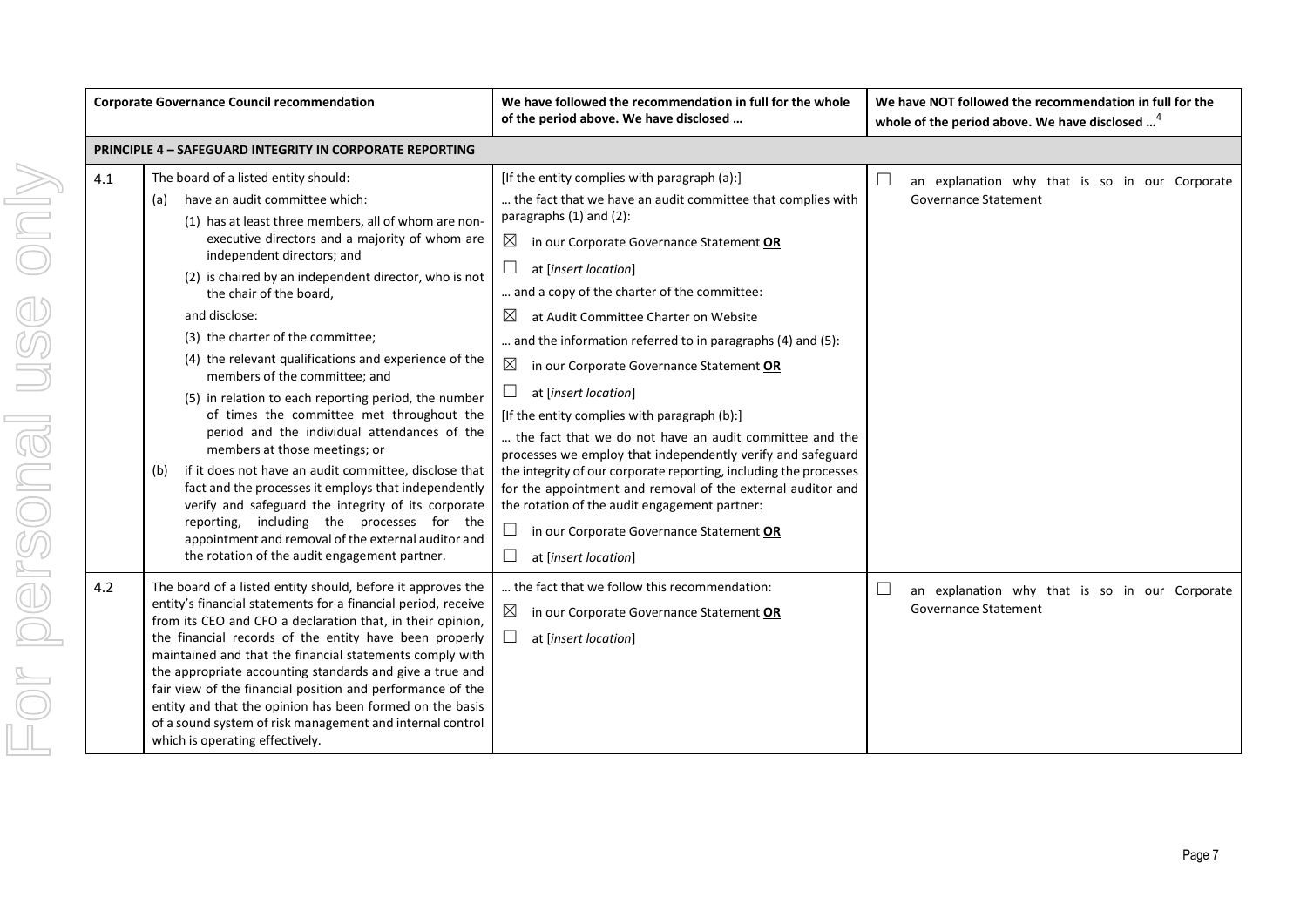|     | <b>Corporate Governance Council recommendation</b>                                                                                                                                                     | We have followed the recommendation in full for the whole<br>of the period above. We have disclosed                                                                                              |                  | We have NOT followed the recommendation in full for the<br>whole of the period above. We have disclosed <sup>4</sup>                                                                                                                |
|-----|--------------------------------------------------------------------------------------------------------------------------------------------------------------------------------------------------------|--------------------------------------------------------------------------------------------------------------------------------------------------------------------------------------------------|------------------|-------------------------------------------------------------------------------------------------------------------------------------------------------------------------------------------------------------------------------------|
| 4.3 | A listed entity that has an AGM should ensure that its<br>external auditor attends its AGM and is available to answer<br>questions from security holders relevant to the audit.                        | the fact that we follow this recommendation:<br>$\boxtimes$<br>in our Corporate Governance Statement OR<br>ப<br>at [insert location]                                                             | $\Box$           | an explanation why that is so in our Corporate<br>Governance Statement OR<br>we are an externally managed entity that does not hold<br>an annual general meeting and this recommendation is<br>therefore not applicable             |
|     | <b>PRINCIPLE 5 - MAKE TIMELY AND BALANCED DISCLOSURE</b>                                                                                                                                               |                                                                                                                                                                                                  |                  |                                                                                                                                                                                                                                     |
| 5.1 | A listed entity should:<br>have a written policy for complying with its<br>(a)<br>continuous disclosure obligations under the Listing<br>Rules; and<br>disclose that policy or a summary of it.<br>(b) | our continuous disclosure compliance policy or a summary of i<br>$\times$<br>in our Corporate Governance Statement OR<br>$\Box$<br>at [insert location]                                          | $\Box$           | an explanation why that is so in our Corporate<br><b>Governance Statement</b>                                                                                                                                                       |
|     | <b>PRINCIPLE 6 - RESPECT THE RIGHTS OF SECURITY HOLDERS</b>                                                                                                                                            |                                                                                                                                                                                                  |                  |                                                                                                                                                                                                                                     |
| 6.1 | A listed entity should provide information about itself and<br>its governance to investors via its website.                                                                                            | information about us and our governance on our website:<br>$\boxtimes$<br>at Website www.exaltresources.com.au                                                                                   | $\Box$           | an explanation why that is so in our Corporate<br><b>Governance Statement</b>                                                                                                                                                       |
| 6.2 | A listed entity should design and implement an investor<br>relations program to facilitate effective two-way<br>communication with investors.                                                          | the fact that we follow this recommendation:<br>$\boxtimes$<br>in our Corporate Governance Statement OR<br>at [insert location]                                                                  | ப                | an explanation why that is so in our Corporate<br>Governance Statement                                                                                                                                                              |
| 6.3 | A listed entity should disclose the policies and processes it<br>has in place to facilitate and encourage participation at<br>meetings of security holders.                                            | our policies and processes for facilitating and encouraging<br>participation at meetings of security holders:<br>$\boxtimes$<br>in our Corporate Governance Statement OR<br>at [insert location] | $\Box$<br>$\Box$ | an explanation why that is so in our Corporate<br>Governance Statement OR<br>we are an externally managed entity that does not hold<br>periodic meetings of security holders and this<br>recommendation is therefore not applicable |
| 6.4 | A listed entity should give security holders the option to<br>receive communications from, and send communications<br>to, the entity and its security registry electronically.                         | the fact that we follow this recommendation:<br>$\boxtimes$<br>in our Corporate Governance Statement OR<br>at [insert location]                                                                  |                  | an explanation why that is so in our Corporate<br><b>Governance Statement</b>                                                                                                                                                       |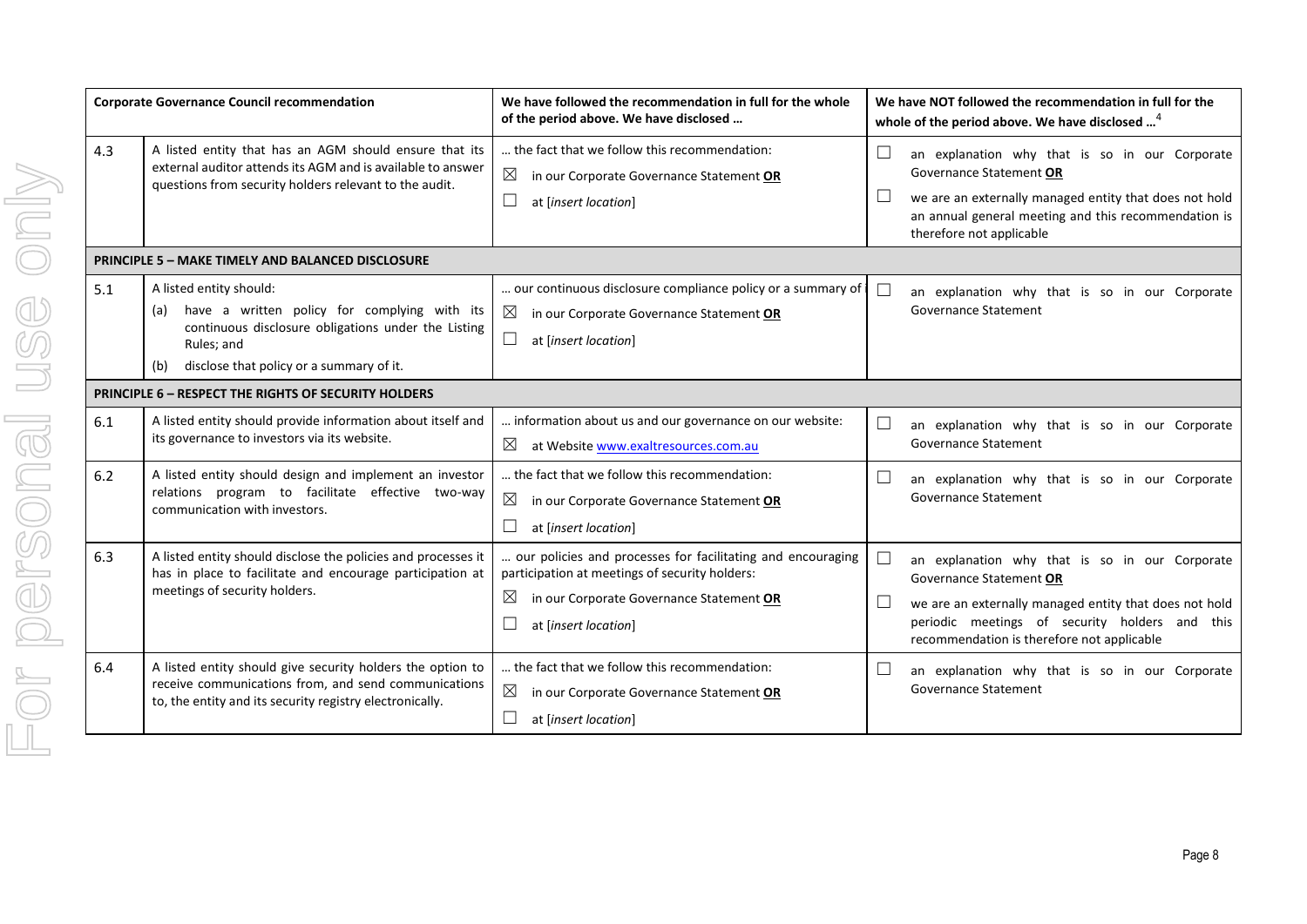|  |     | <b>Corporate Governance Council recommendation</b>                                                                                                                                                | We have followed the recommendation in full for the whole<br>of the period above. We have disclosed                                                          | We have NOT followed the recommendation in full for the<br>whole of the period above. We have disclosed <sup>4</sup> |
|--|-----|---------------------------------------------------------------------------------------------------------------------------------------------------------------------------------------------------|--------------------------------------------------------------------------------------------------------------------------------------------------------------|----------------------------------------------------------------------------------------------------------------------|
|  |     | <b>PRINCIPLE 7 - RECOGNISE AND MANAGE RISK</b>                                                                                                                                                    |                                                                                                                                                              |                                                                                                                      |
|  | 7.1 | The board of a listed entity should:                                                                                                                                                              | [If the entity complies with paragraph (a):]                                                                                                                 | $\Box$<br>an explanation why that is so in our Corporate                                                             |
|  |     | have a committee or committees to oversee risk,<br>(a)<br>each of which:                                                                                                                          | the fact that we have a committee or committees to oversee<br>risk that comply with paragraphs (1) and (2):                                                  | <b>Governance Statement</b>                                                                                          |
|  |     | (1) has at least three members, a majority of whom<br>are independent directors; and                                                                                                              | $\boxtimes$<br>in our Corporate Governance Statement OR                                                                                                      |                                                                                                                      |
|  |     | (2) is chaired by an independent director,                                                                                                                                                        | ⊔<br>at [insert location]                                                                                                                                    |                                                                                                                      |
|  |     | and disclose:                                                                                                                                                                                     | and a copy of the charter of the committee:                                                                                                                  |                                                                                                                      |
|  |     | (3) the charter of the committee;                                                                                                                                                                 | $\boxtimes$<br>at Audit and Risk Committee Charter on Website                                                                                                |                                                                                                                      |
|  |     | (4) the members of the committee; and                                                                                                                                                             | and the information referred to in paragraphs (4) and (5):                                                                                                   |                                                                                                                      |
|  |     | (5) as at the end of each reporting period, the                                                                                                                                                   | $\boxtimes$<br>in our Corporate Governance Statement OR                                                                                                      |                                                                                                                      |
|  |     | number of times the committee met throughout<br>the period and the individual attendances of the                                                                                                  | $\Box$<br>at [insert location]                                                                                                                               |                                                                                                                      |
|  |     | members at those meetings; or                                                                                                                                                                     | [If the entity complies with paragraph (b):]                                                                                                                 |                                                                                                                      |
|  |     | if it does not have a risk committee or committees<br>(b)<br>that satisfy (a) above, disclose that fact and the<br>processes it employs for overseeing the entity's risk<br>management framework. | the fact that we do not have a risk committee or committees<br>that satisfy (a) and the processes we employ for overseeing our<br>risk management framework: |                                                                                                                      |
|  |     |                                                                                                                                                                                                   | in our Corporate Governance Statement OR                                                                                                                     |                                                                                                                      |
|  |     |                                                                                                                                                                                                   | at [insert location]                                                                                                                                         |                                                                                                                      |
|  | 7.2 | The board or a committee of the board should:                                                                                                                                                     | the fact that board or a committee of the board reviews the                                                                                                  | $\Box$<br>an explanation why that is so in our Corporate                                                             |
|  |     | review the entity's risk management framework at<br>(a)<br>least annually to satisfy itself that it continues to be                                                                               | entity's risk management framework at least annually to satisfy<br>itself that it continues to be sound:                                                     | <b>Governance Statement</b>                                                                                          |
|  |     | sound; and                                                                                                                                                                                        | $\boxtimes$<br>in our Corporate Governance Statement OR                                                                                                      |                                                                                                                      |
|  |     | disclose, in relation to each reporting period,<br>(b)<br>whether such a review has taken place.                                                                                                  | $\Box$<br>at [insert location]                                                                                                                               |                                                                                                                      |
|  |     |                                                                                                                                                                                                   | and that such a review has taken place in the reporting period<br>covered by this Appendix 4G:                                                               |                                                                                                                      |
|  |     |                                                                                                                                                                                                   | $\boxtimes$<br>in our Corporate Governance Statement OR                                                                                                      |                                                                                                                      |
|  |     |                                                                                                                                                                                                   | at [insert location]                                                                                                                                         |                                                                                                                      |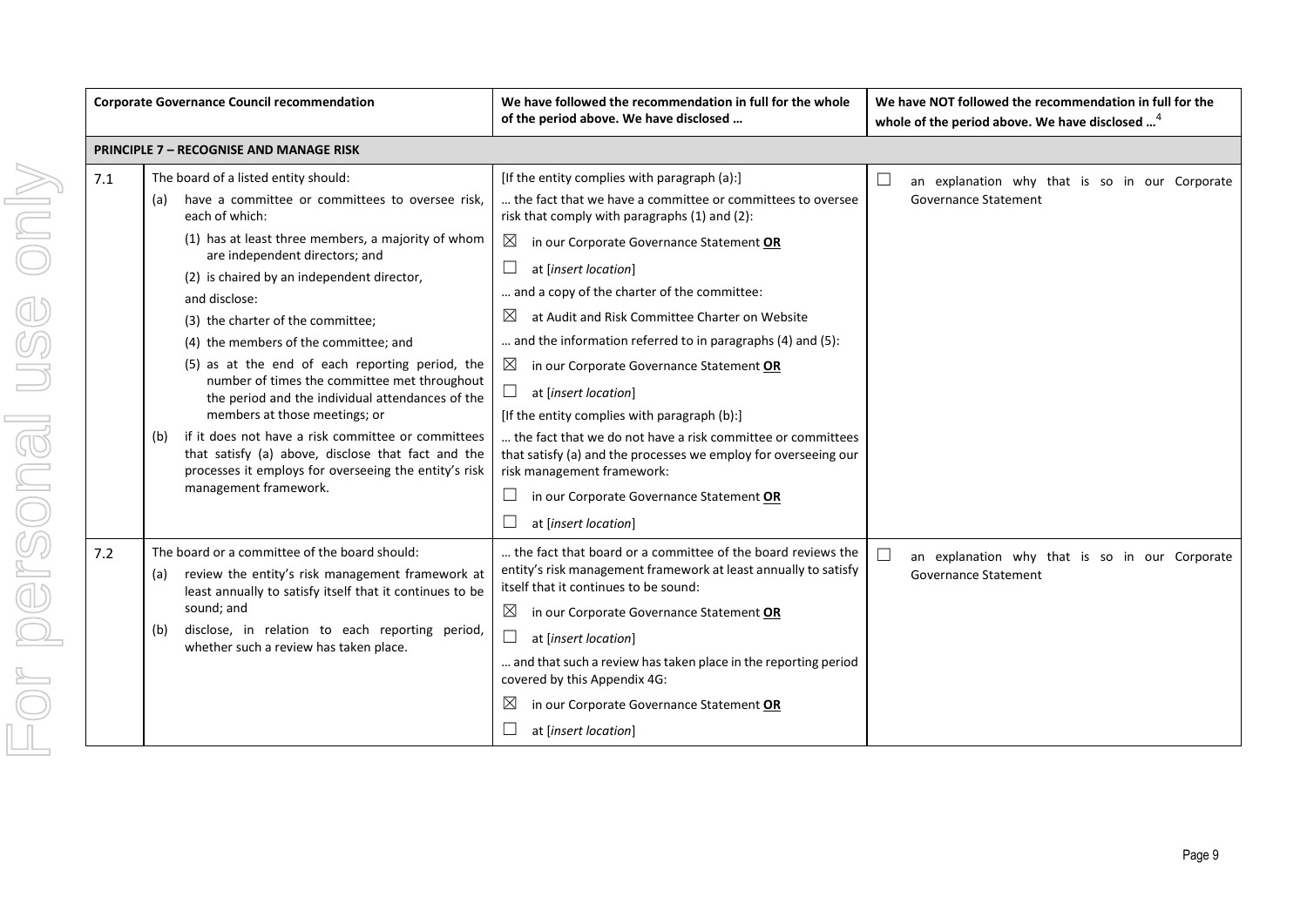| <b>Corporate Governance Council recommendation</b> |                                                                                                                                                                                                                                                                                                                                                                              | We have followed the recommendation in full for the whole<br>of the period above. We have disclosed                                                                                                                                                                                                                                                                                                                                                                                                                                                  | We have NOT followed the recommendation in full for the<br>whole of the period above. We have disclosed <sup>4</sup> |
|----------------------------------------------------|------------------------------------------------------------------------------------------------------------------------------------------------------------------------------------------------------------------------------------------------------------------------------------------------------------------------------------------------------------------------------|------------------------------------------------------------------------------------------------------------------------------------------------------------------------------------------------------------------------------------------------------------------------------------------------------------------------------------------------------------------------------------------------------------------------------------------------------------------------------------------------------------------------------------------------------|----------------------------------------------------------------------------------------------------------------------|
| 7.3                                                | A listed entity should disclose:<br>if it has an internal audit function, how the function<br>(a)<br>is structured and what role it performs; or<br>if it does not have an internal audit function, that fact<br>(b)<br>and the processes it employs for evaluating and<br>continually improving the effectiveness of its risk<br>management and internal control processes. | [If the entity complies with paragraph (a):]<br>how our internal audit function is structured and what role it<br>performs:<br>in our Corporate Governance Statement OR<br>at [insert location]<br>[If the entity complies with paragraph (b):]<br>the fact that we do not have an internal audit function and<br>the processes we employ for evaluating and continually<br>improving the effectiveness of our risk management and<br>internal control processes:<br>$\boxtimes$<br>in our Corporate Governance Statement OR<br>at [insert location] | an explanation why that is so in our Corporate<br>Governance Statement                                               |
| 7.4                                                | A listed entity should disclose whether it has any material<br>exposure to economic, environmental and social<br>sustainability risks and, if it does, how it manages or<br>intends to manage those risks.                                                                                                                                                                   | whether we have any material exposure to economic,<br>environmental and social sustainability risks and, if we do, how<br>we manage or intend to manage those risks:<br>$\boxtimes$<br>in our Corporate Governance Statement OR<br>at [insert location]                                                                                                                                                                                                                                                                                              | an explanation why that is so in our Corporate<br>Governance Statement                                               |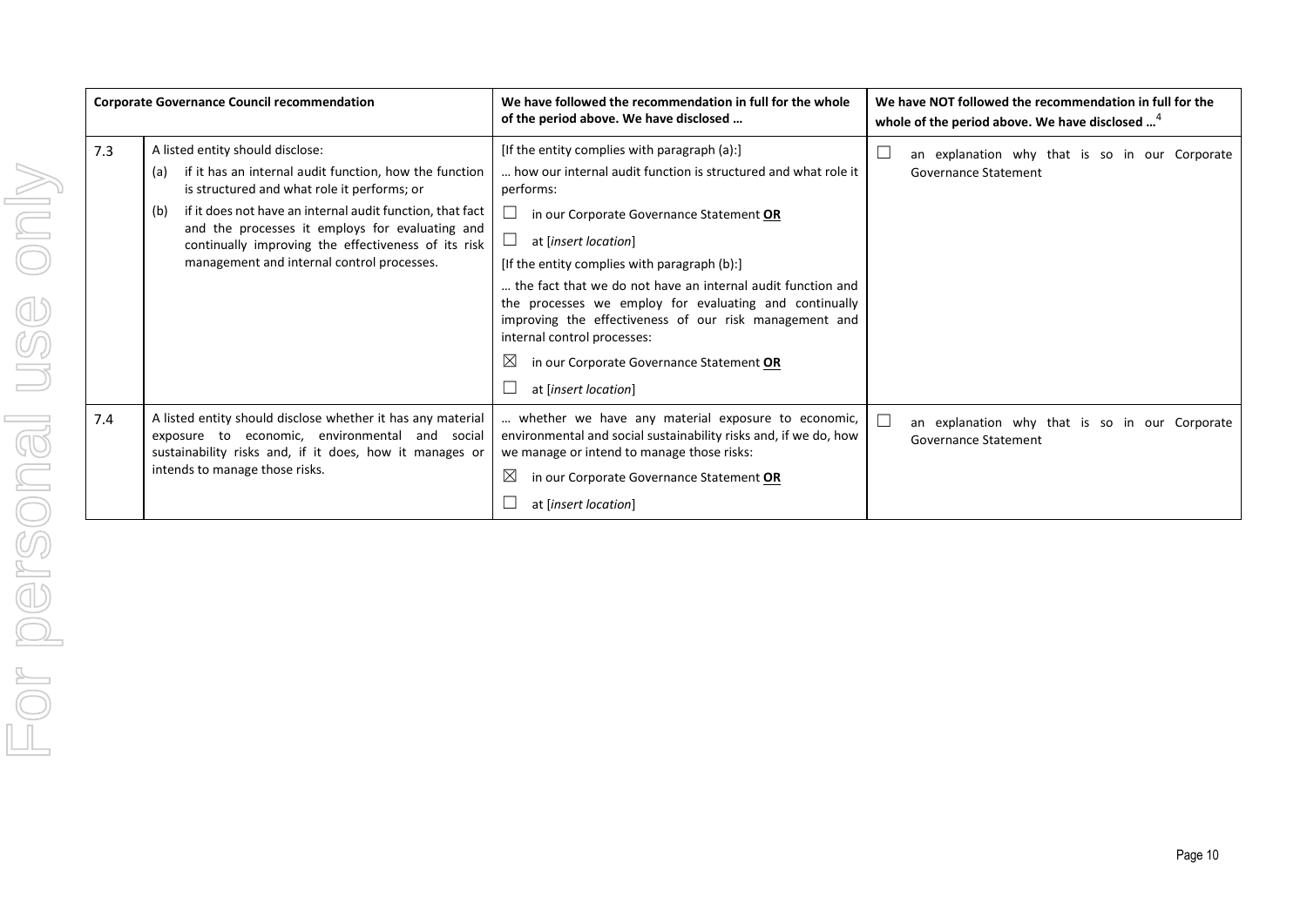|     | <b>Corporate Governance Council recommendation</b>                                                                                                                                                                                                                                                                                                                                                                                                                                                                                                                                                                                                                                                                                                                                                   | We have followed the recommendation in full for the whole<br>of the period above. We have disclosed                                                                                                                                                                                                                                                                                                                                                                                                                                                                                                                                                                                                                                                                                                                                                                                                                                            | We have NOT followed the recommendation in full for the<br>whole of the period above. We have disclosed <sup>4</sup>                                                                     |
|-----|------------------------------------------------------------------------------------------------------------------------------------------------------------------------------------------------------------------------------------------------------------------------------------------------------------------------------------------------------------------------------------------------------------------------------------------------------------------------------------------------------------------------------------------------------------------------------------------------------------------------------------------------------------------------------------------------------------------------------------------------------------------------------------------------------|------------------------------------------------------------------------------------------------------------------------------------------------------------------------------------------------------------------------------------------------------------------------------------------------------------------------------------------------------------------------------------------------------------------------------------------------------------------------------------------------------------------------------------------------------------------------------------------------------------------------------------------------------------------------------------------------------------------------------------------------------------------------------------------------------------------------------------------------------------------------------------------------------------------------------------------------|------------------------------------------------------------------------------------------------------------------------------------------------------------------------------------------|
|     | <b>PRINCIPLE 8 - REMUNERATE FAIRLY AND RESPONSIBLY</b>                                                                                                                                                                                                                                                                                                                                                                                                                                                                                                                                                                                                                                                                                                                                               |                                                                                                                                                                                                                                                                                                                                                                                                                                                                                                                                                                                                                                                                                                                                                                                                                                                                                                                                                |                                                                                                                                                                                          |
| 8.1 | The board of a listed entity should:<br>have a remuneration committee which:<br>(a)<br>(1) has at least three members, a majority of whom<br>are independent directors; and<br>(2) is chaired by an independent director,<br>and disclose:<br>(3) the charter of the committee;<br>(4) the members of the committee; and<br>(5) as at the end of each reporting period, the<br>number of times the committee met throughout<br>the period and the individual attendances of the<br>members at those meetings; or<br>if it does not have a remuneration committee.<br>(b)<br>disclose that fact and the processes it employs for<br>setting the level and composition of remuneration<br>for directors and senior executives and ensuring that<br>such remuneration is appropriate and not excessive. | [If the entity complies with paragraph (a):]<br>the fact that we have a remuneration committee that<br>complies with paragraphs (1) and (2):<br>$\Box$<br>in our Corporate Governance Statement OR<br>ш<br>at [insert location]<br>and a copy of the charter of the committee:<br>$\boxtimes$<br>at Nomination and Remuneration Committee Charter on<br>Website www.exaltresources.com.au<br>and the information referred to in paragraphs (4) and (5):<br>$\Box$<br>in our Corporate Governance Statement OR<br>at [insert location]<br>[If the entity complies with paragraph (b):]<br>the fact that we do not have a remuneration committee and<br>the processes we employ for setting the level and composition<br>of remuneration for directors and senior executives and<br>ensuring that such remuneration is appropriate and not<br>excessive:<br>$\boxtimes$<br>in our Corporate Governance Statement OR<br>at [insert location]<br>⊔ | $\boxtimes$<br>an explanation why that is so in our Corporate<br>Governance Statement OR<br>$\Box$<br>we are an externally managed entity and this recommend<br>therefore not applicable |
| 8.2 | A listed entity should separately disclose its policies and<br>practices regarding the remuneration of non-executive<br>directors and the remuneration of executive directors and<br>other senior executives.                                                                                                                                                                                                                                                                                                                                                                                                                                                                                                                                                                                        | separately our remuneration policies and practices regarding<br>the remuneration of non-executive directors and the<br>remuneration of executive directors and other senior<br>executives:<br>$\boxtimes$<br>in our Corporate Governance Statement OR<br>at [insert location]                                                                                                                                                                                                                                                                                                                                                                                                                                                                                                                                                                                                                                                                  | ⊔<br>an explanation why that is so in our Corporate<br>Governance Statement OR<br>$\Box$<br>we are an externally managed entity and this<br>recommendation is therefore not applicable   |